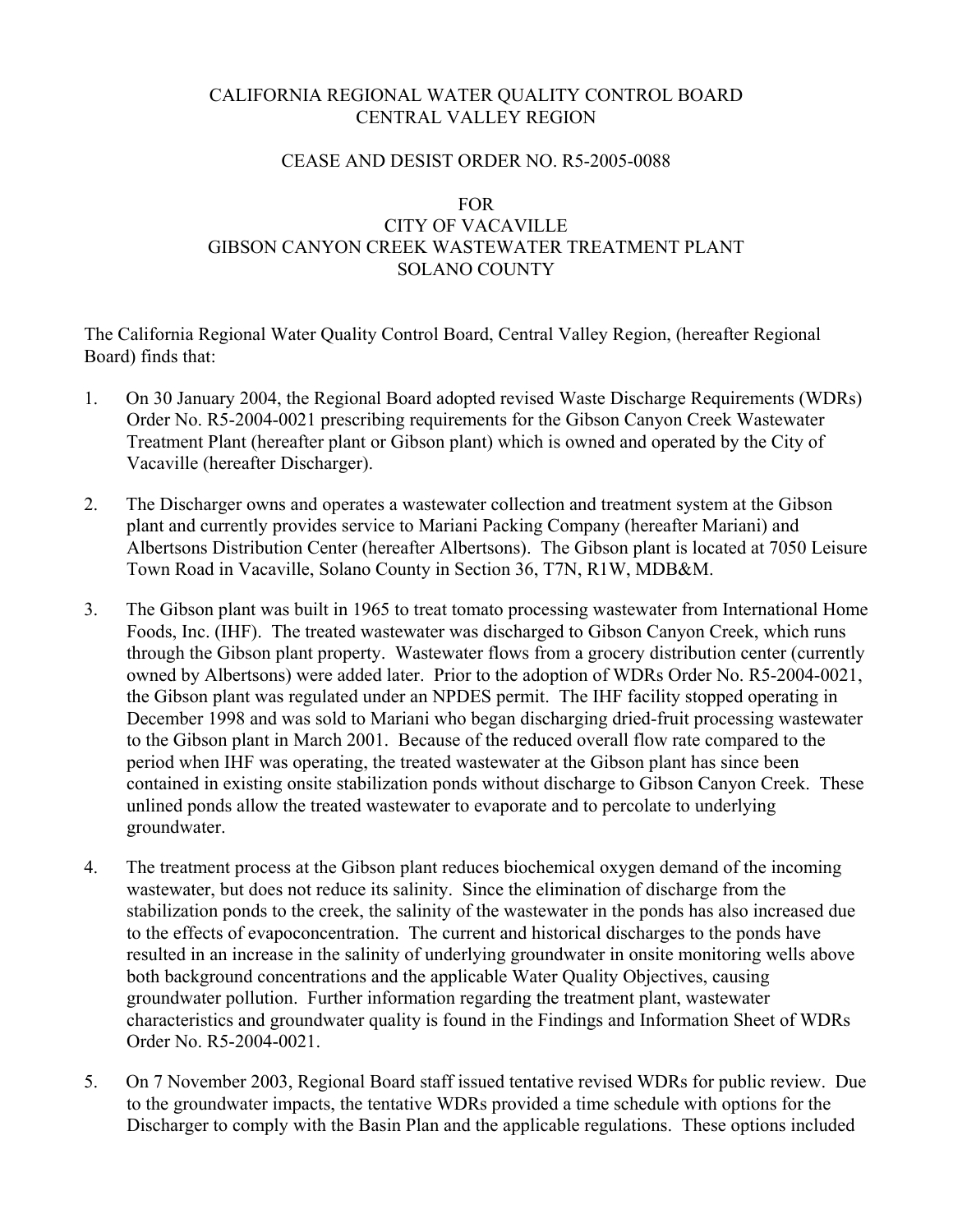additional treatment of the wastewater, the installation of liner systems, or to cease discharge and close the plant.

- 6. During the public comment period, the Discharger submitted a letter stating that it intended to close the Gibson plant. The letter stated that the domestic flows from Albertsons and Mariani would be routed to the City of Vacaville's Easterly Wastewater Treatment Plant (Easterly plant) by December 2005. The letter also stated that Mariani anticipated ceasing discharge of dried-fruit processing wastewater to the Gibson plant by December 2004 pending adoption of WDRs and a Solano County Use Permit for discharge of the food processing wastewater to land. Therefore, pursuant to the Discharger's request, the current WDRs require closure of the Gibson plant by December 2006 in accordance with the time schedule proposed by the Discharger.
- *7.* The time schedule required in WDRs Order No. R5-2004-0021 is given in Provision No. 4, as follows:
	- *4. The Discharger shall complete the following activities and submit the following technical reports by the required dates:* 
		- *a. By 15 March 2004, submit a technical memorandum that provides information on actions that have been taken and will be taken to reduce the salinity of incoming wastewater to the Gibson plant, including but not limited to reductions in the concentrations of EC, ammonia, sulfate and phosphorous.*
		- *b. By 15 March 2004, submit a site investigation work plan to characterize salt levels in the stabilization pond bottoms and underlying native soils; to determine unimpacted upgradient groundwater quality; to conduct additional groundwater investigation to characterize the horizontal and vertical extent of onsite impacts to groundwater; and to conduct a pumping test to obtain estimates of aquifer characteristics, well yield, and capture zone.*
		- *c. By 17 May 2004, submit a technical report documenting the completion of the measures taken to reduce the salinity of incoming wastewater to the Gibson plant, including but not limited to reductions in the concentrations of EC, ammonia, sulfate and phosphorous.*
		- *d. By 7 February 2005, submit an Engineering Feasibility Study (EFS) that assesses the feasibility and effectiveness of various remedial options to return impacted groundwater for all elevated constituents to background levels. The EFS shall include groundwater extraction options developed from data collected during the additional groundwater investigation and pumping test with cost estimates for partial, incremental and complete cleanup.*
		- *e. By 7 February 2005, submit a Preliminary Closure Plan that assesses options for closure of the ponds. This plan may be included as part of the EFS.*
		- *f. By 1 July 2005, submit a Corrective Action Plan (CAP) that provides an implementation plan for the best remedy selected from the EFS and the Preliminary Closure Plan.*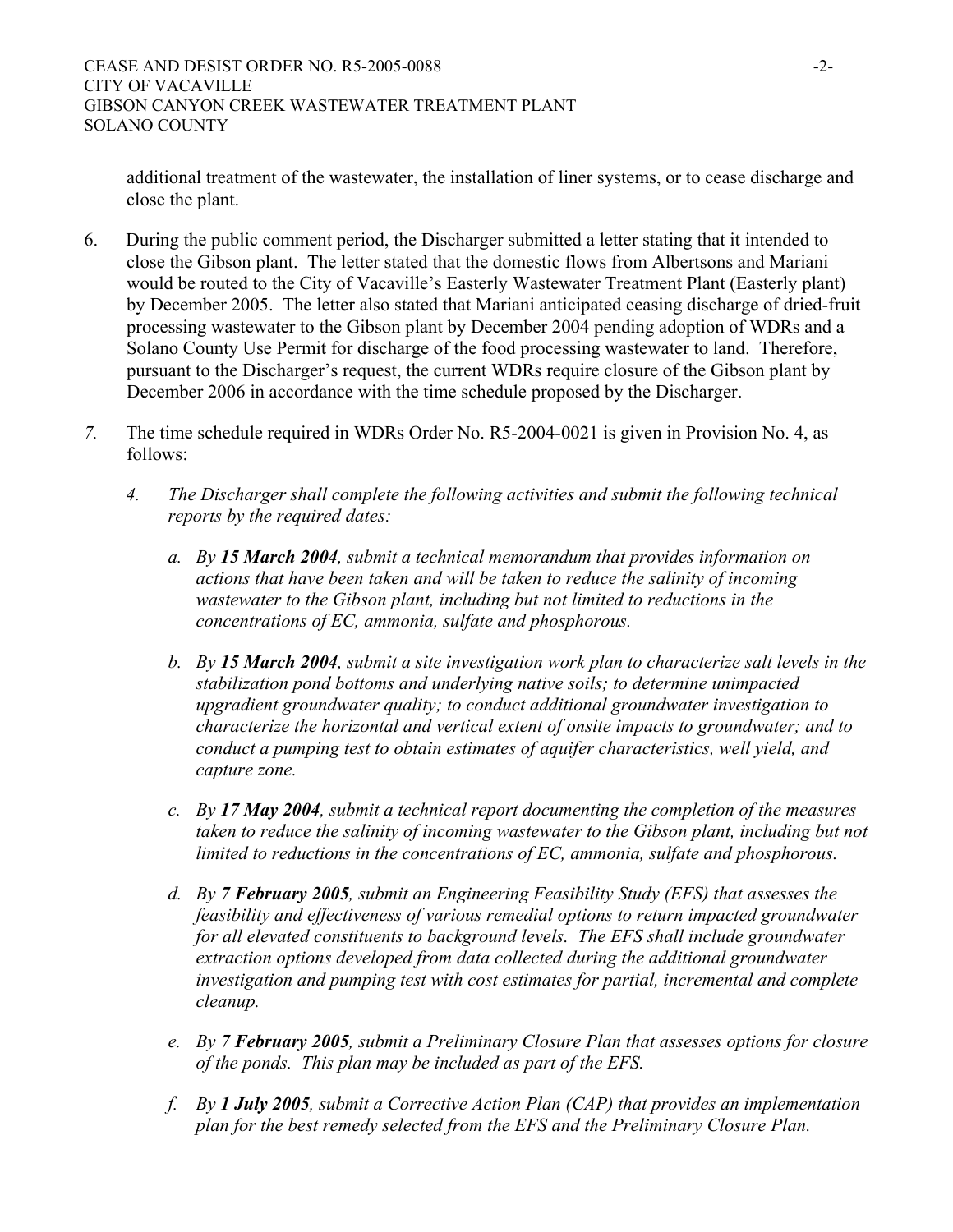- *g. By 28 November 2005, submit a Final Closure Plan to complete clean closure of the stabilization ponds, aeration basins, and related infrastructure. The final closure plan shall include an interpretation of data collected from samples of the stabilization pond bottoms and underlying native soils in order to determine what waste and impacted soil removal actions will be necessary for effective clean closure. If clean closure of one or more ponds or basins is determined to be infeasible, the Discharger shall submit an amended RWD by this date to obtain Regional Board approval for closure as a landfill pursuant to Title 27.*
- *h. By 1 December 2006, submit a technical report documenting the completion of actions necessary to implement the Corrective Action Plan and documenting the completion of clean closure of the ponds in accordance with the Final Closure Plan. If closure of one or more ponds or basins as a landfill is necessary, the technical report required by this Provision (4.h) will also be required under a revision of these WDRs that provide Regional Board approval of the requirements for closure of the pond(s) or basin(s) as a landfill.*

The Discharger has complied with Provisions 4.a through 4.e of the required time schedule.

- 8. In a 13 January 2005 letter, the Discharger requested a revision of the WDRs to extend the time schedule for plant closure. The extension request was made to allow Mariani additional time to pursue an option that would allow discharge of its process wastewater to the Easterly plant in lieu of land discharge. The letter stated that the original proposal to land apply food processing wastewater is now infeasible due to regulatory and technical complications and that additional time is necessary for permitting, design and construction of sewer utility service from Mariani to the Easterly plant. The letter also stated that Mariani needs additional time to design and construct a pretreatment system for the boiler water portion of their discharge. This request will affect the timing of compliance with Provision Nos. 4.g and 4.h of the WDRs.
- 9. Following a 15 March 2005 meeting with Regional Board staff, the Discharger submitted a 27 April 2005 letter requesting an extension in the time schedule for the portion of the Corrective Action Plan (CAP) having to do with the closure of the plant and the ponds. The CAP is to be submitted by 1 July 2005 under Provision No. 4.f of the WDRs. The Discharger has stated that they will submit the CAP as required and as related to groundwater remediation corrective actions. The extension for the closure portion of the CAP is necessary to allow the Discharger time to complete soil sampling within the North Pond and assess whether the soil beneath the pond is a threat to water quality. This information is needed prior to finalizing the portion of the CAP that is related to closure of the ponds.
- 10. The schedule proposed by the Discharger in its 13 January 2005 and 27 April 2005 letters is as follows:
	- a. Submit the portion of the CAP that provides an implementation plan for the best groundwater remediation remedy selected from the Engineering Feasibility Study (EFS) by 1 July 2005.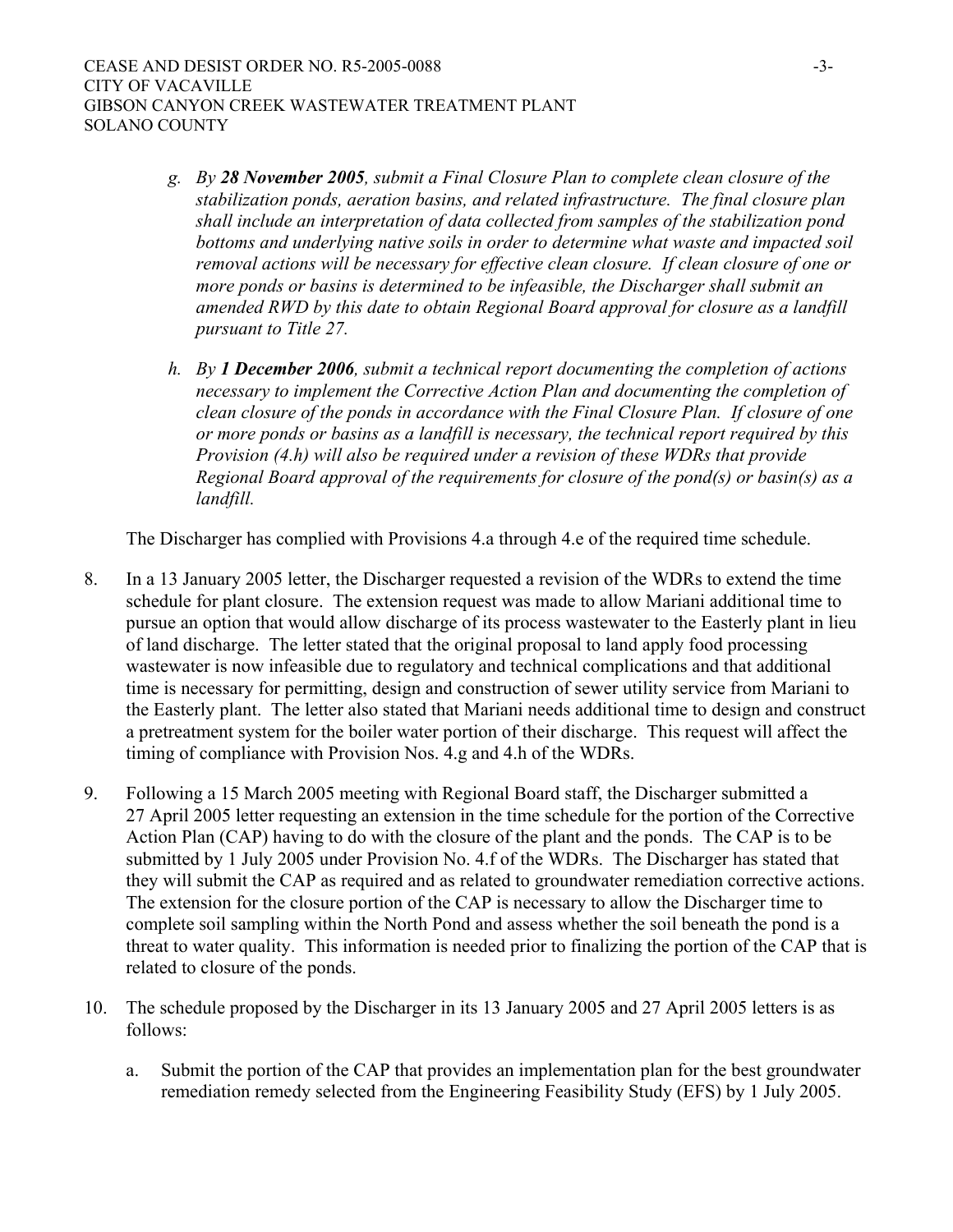- b. Submit the portion of the CAP that is related to closure of the plant and the ponds by 30 November 2005.
- c. Complete design of sewer collection system and Mariani pretreatment by December 2005.
- d. Complete construction of sewer collection system and Mariani pretreatment by December 2006.
- e. Discontinue discharge from Mariani and Albertsons to Gibson plant by December 2006.
- f. Submit Final Closure Plan as required by Provision No. 4.g of the WDRs by 30 November 2007.
- g. Submit technical report documenting completion of closure as required by Provision No. 4.h of the WDRs by 1 December 2008.
- 11. The proposed schedule extends compliance due dates that are related to closure of the plant. The schedule required in the WDRs for groundwater remediation remains unchanged. This Order requires the Discharger to submit a technical report by 30 June 2006 demonstrating that the groundwater remediation system has been completed, including an initial assessment of system performance.
- 12. The Regional Board's Water Quality Control Plan for the Sacramento and San Joaquin River Basins (Basin Plan) designates beneficial uses, includes water quality objectives to protect the beneficial uses, and includes plans to implement the water quality objectives.
- 13. Surface water drainage from the facility is to Gibson Canyon Creek, thence to McCune Creek and then to Cache Slough (the Delta). The beneficial uses of the Sacramento-San Joaquin Delta, as stated in the Basin Plan, are municipal and domestic supply; agricultural supply; industrial service supply; water contact recreation; noncontact water recreation; warm freshwater habitat, cold freshwater habitat; migration, spawning, reproduction, and/or early development; wildlife habitat; and navigation.
- 14. The beneficial uses of the underlying groundwater are municipal and domestic water supply, agricultural supply, industrial service supply, and industrial process supply.

# **REGULATORY CONSIDERATIONS**

15. California Water Code Section 13301 states, in part, that:

*"When a regional board finds that a discharge of waste is taking place, or threatening to take place, in violation of requirements or discharge prohibitions prescribed by the regional board or the state board, the board may issue an order to cease and desist and direct that those persons not complying with the requirements or discharge prohibitions (a) comply forthwith, (b) comply in accordance with a time schedule set by the board, or (c) in the event of a threatened violation, take appropriate remedial or preventive action."*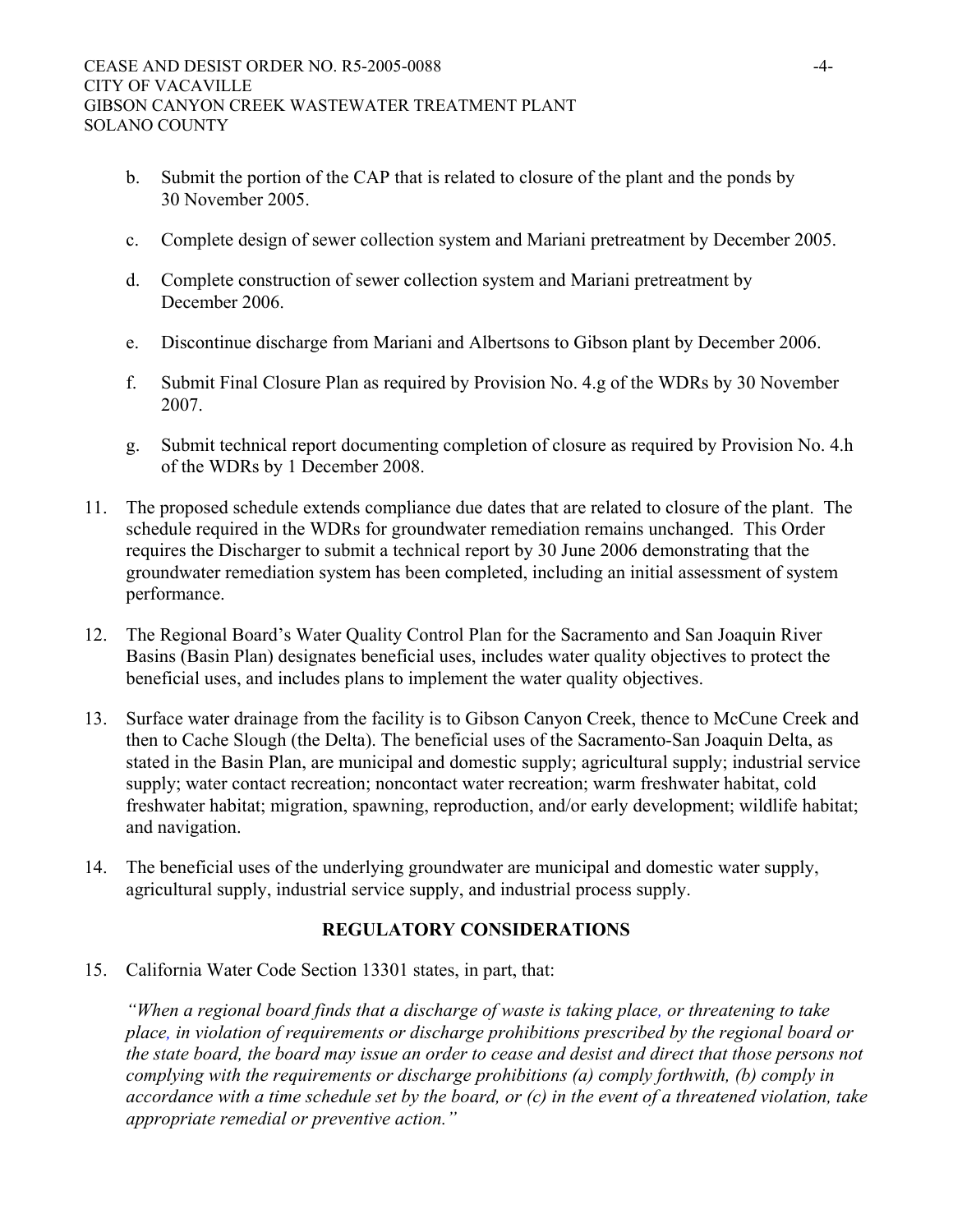- 16. As a result of the events and activities described in this Order, the Regional Board finds that the Discharger has caused or permitted waste to be discharged in such a manner that it has created, and continues to threaten to create, a condition of pollution or nuisance. The Regional Board also finds that the Discharger has discharged, and has the potential to discharge, waste in violation of WDRs No. R5-2004-0021.
- 17. California Water Code Section 13267(b) states, in part, that:

*"In conducting an investigation specified in subdivision (a), the regional board may require that any person who has discharged, discharges, or is suspected of having discharged or discharging, or who proposes to discharge waste within its region, or any citizen or domiciliary, or political agency or entity of this state who has discharged, discharges, or is suspected of having discharged or discharging, or who proposes to discharge, waste outside of its region that could affect the quality of waters within its region shall furnish, under penalty of perjury, technical or monitoring program reports which the regional board requires. The burden, including costs, of these reports shall bear a reasonable relationship to the need for the report and the benefits to be obtained from the reports."*

- 18. The technical reports required by this Order are necessary to assure compliance with WDR Order No. R5-2004-0021 and to assure protection of public health and safety. The Discharger owns and operates this facility, and is responsible for the discharge of waste at this facility.
- 19. The issuance of this Order is exempt from the provisions of the California Environmental Quality Act (CEQA), Public Resource Code §21000, et seq., in accordance with Title 14, CCR,  $$15321(a)(2)$ .
- 20. On 24 June 2005, in Rancho Cordova, California, after due notice to the Discharger and all other affected persons, the Regional Board conducted a public hearing at which evidence was received to consider a Cease and Desist Order.
- 21. Any person affected by this action of the Regional Board may petition the State Water Resources Control Board to review the action in accordance with Sections 2050 through 2068, Title 23, California Code of Regulations. The petition must be received by the State Water Resources Control Board, Office of Chief Counsel, P.O. Box 100, Sacramento, California 95812, within 30 days of the date on which the Regional Board action took place. Copies of the laws and regulations applicable to the filing of a petition are available on the Internet at http://www.swrcb.ca.gov/water\_laws/index.html and also will be provided on request.

**IT IS HEREBY ORDERED** that pursuant to Sections 13301 and 13267 of the California Water Code, the City of Vacaville, its agents, successors and assigns, in order to comply with WDRs Order No. R5-2004-0021, shall comply with the following modified time schedule:

Any person signing a document submitted under this Order shall make the following certification:

*"I certify under penalty of law that I have personally examined and am familiar with the information submitted in this document and all attachments and that, based on my knowledge and*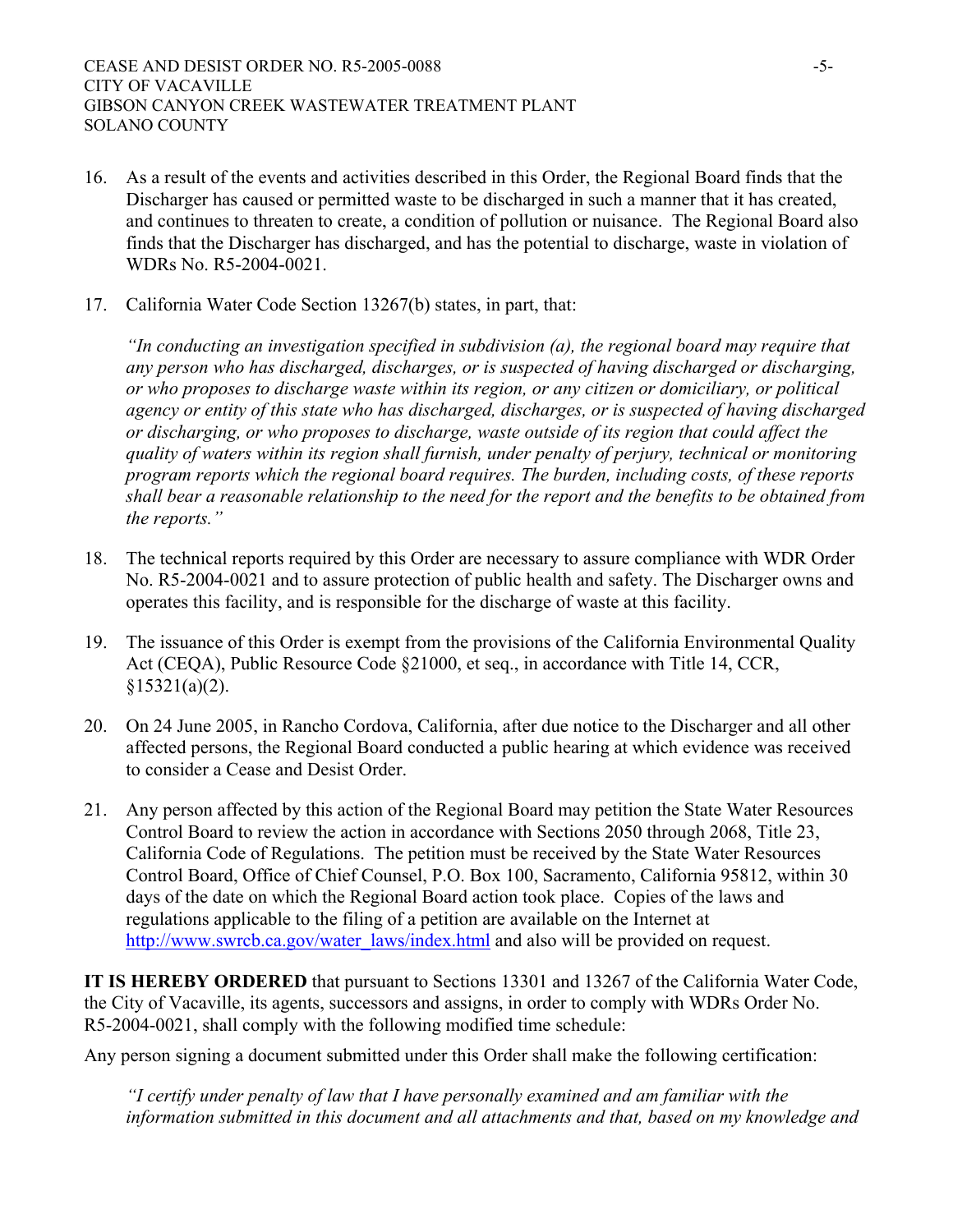*on my inquiry of those individuals* immediately *responsible for obtaining the information, I believe that the information is true, accurate, and complete. I am aware that there are significant penalties for submitting false information, including the possibility of fine and imprisonment."* 

- 1. By **1 July 2005**, submit the portion of the Corrective Action Plan that provides an implementation plan for the groundwater remediation remedy contained in the approved EFS.
- 2. By **30 November 2005**, submit the portion of the Corrective Action Plan that is related to closure of the plant and the ponds.
- 3. By **31 December 2005**, submit a technical report demonstrating the design of the sewer collection system for routing of all Mariani and Albertsons discharges to the Easterly plant has been completed. The technical report shall also provide the status of the design for the Mariani pretreatment system.
- 4. By **30 June 2006**, submit a technical report demonstrating that the construction of the groundwater remediation system for routing extracted groundwater discharges to the Easterly plant has been completed, including an initial assessment of system performance.
- 5. By **31 December 2006**, submit a technical report demonstrating that the construction of the sewer collection system for routing of all Mariani and Albertsons discharges to the Easterly plant has been completed and that all discharges to the Gibson plant have ceased.
- 6. By **30 November 2007**, submit a Final Closure Plan to complete clean closure of the stabilization ponds, aeration basins, and related infrastructure. The final closure plan shall include an interpretation of data collected from samples of the stabilization pond bottoms and underlying native soils in order to determine what waste and impacted soil removal actions will be necessary for effective clean closure. If clean closure of one or more ponds or basins is determined to be infeasible, the Discharger shall submit an amended RWD by this date to obtain Regional Board approval for closure as a landfill pursuant to Title 27.
- 7. By **31 December 2008**, submit a technical report documenting the completion of actions necessary to implement the Corrective Action Plan and documenting the completion of clean closure of the ponds in accordance with the Final Closure Plan. If closure of one or more ponds or basins as a landfill is necessary, the technical report required by Provision 4.h of the WDRs will also be required under a revision of the WDRs that provide Regional Board approval of the requirements for closure of the pond(s) or basin(s) as a landfill.

**Beginning 1 August 2005**, and by the first day of the second month following each calendar quarter **(i.e., by 1 February, 1 May, 1 August, and 1 November each year)**, the Discharger shall submit a progress report describing the work completed to date regarding each of the reporting requirements described above.

In accordance with California Business and Professions Code Sections 6735, 7835, and 7835.1, engineering and geologic evaluations and judgments shall be performed by or under the direction of registered professionals competent and proficient in the fields pertinent to the required activities. All